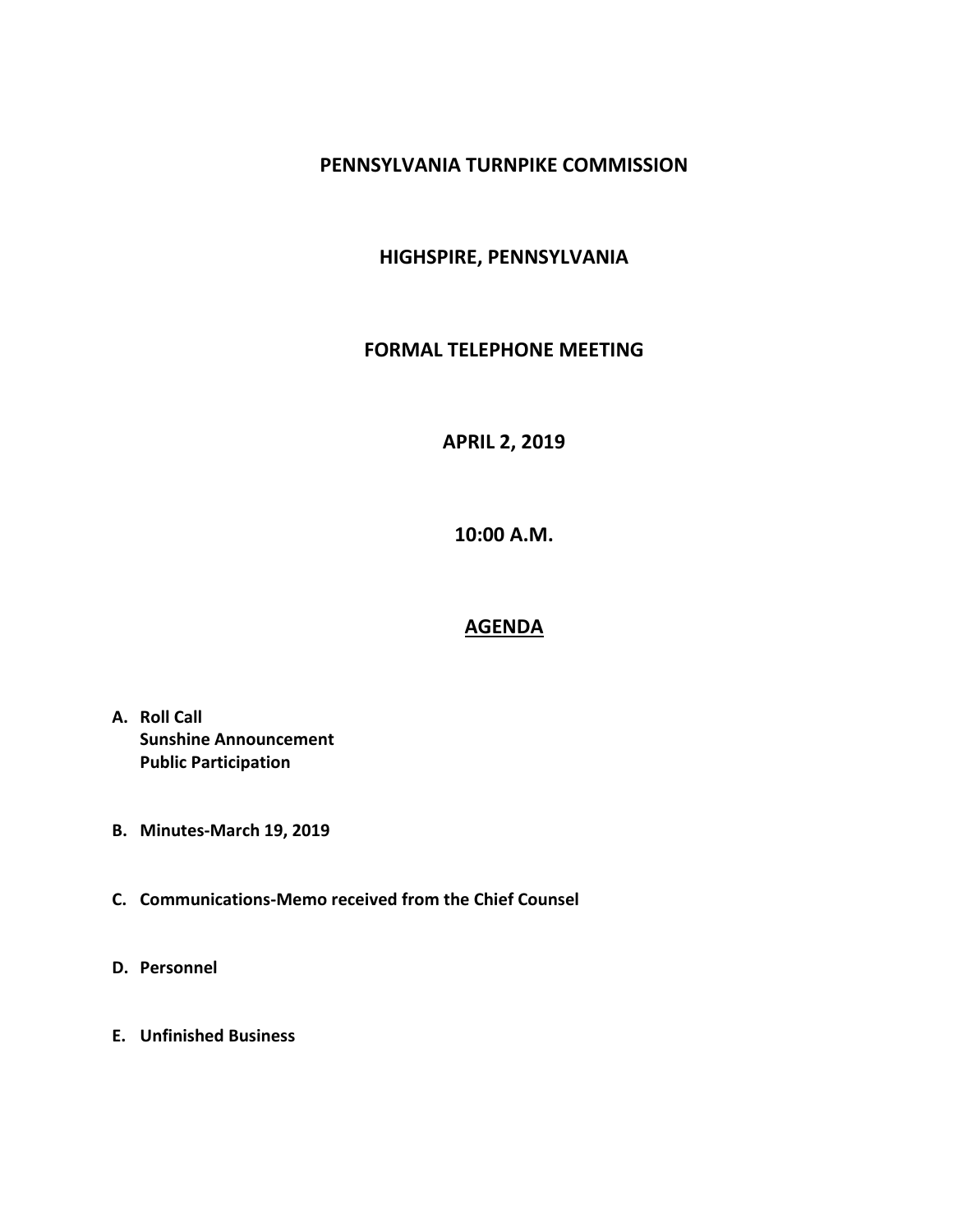- **1. Approve the negotiation and execution of Supplemental Agreement #2 for Cashless Tolling program manager with HNTB Corp., for an increase of \$9,000,000.00 to provide continued program and project management services to Commission staff and to review and track conversion tasks performed by others through the planned 2022 conversion period; for a revised not-to-exceed amount of \$22,000,000.00.**
- **2. Approve the negotiation and execution of the Agreements and Amendments for the items listed in memos "a" through "e":**
	- **a. Reimbursement Agreement with Sunoco Pipeline, LP to reimburse Sunoco the cost for the engineering and utility facility relocation work necessary for the replacement of Bridge EB-717 at MP 309.20; at a not-to-exceed amount of \$156,250.00;**
	- **b. Reimbursement Agreement with West Mifflin Sanitary Sewer Municipal Authority to reimburse the Authority the cost for the final design, right-of-way negotiations and construction inspection for the relocation of the Authority's utility lines, grit building and pump stations necessary for construction of the Mon/Fayette Expressway, Section 53B; at a not-to-exceed amount of \$1,795,867.24;**
	- **c. Amendment to our agreement with Leidos for GIS open-end work order services, exercising the option to renew the agreement for an additional year;**
	- **d. Amendment to our agreements with KPMG, LLP and Deloitte Consulting, LLP for Advisory, Strategy, IV & V Work Order Services contracts; exercising the option to renew the agreements for an additional two years; at a combined total not-to-exceed amount of \$3,000,000.00;**
	- **e. Amendment to our agreement with TransCore for Customer Service/Violations Processing Center (CSC/VPC) operations, exercising the option to renew the agreement for an additional five (5) years; at an estimated amount of \$175,000,000.00.**
- **3. Approve the Right-of-Way Requests for the items listed in memos "a" through "j":**
	- **a. Acquisition of Right-of-Way #14S236-1 (Patricia Graham Family LP, Mary Patricia Graham), a total take parcel necessary for construction of the Mon/Fayette Expressway, Rt. 51 to I-376 by authorizing payment of \$79,193.62 representing fair market value, pro-rated taxes and recording fees to Universal Settlement Services of PA, LLC, escrow agent; also authorize payment of \$687.78 representing moving costs to South Hills Movers, Inc., and payment of \$152.00 representing pre-paid moving costs to Mary Patricia Graham; authorize the appropriate Commission officials to execute the Agreement of Sale and other documents that may be required for closing; authorize the payment of additional statutory damages as calculated by the Right-of-Way Administrator and approved by the Chief Counsel; and**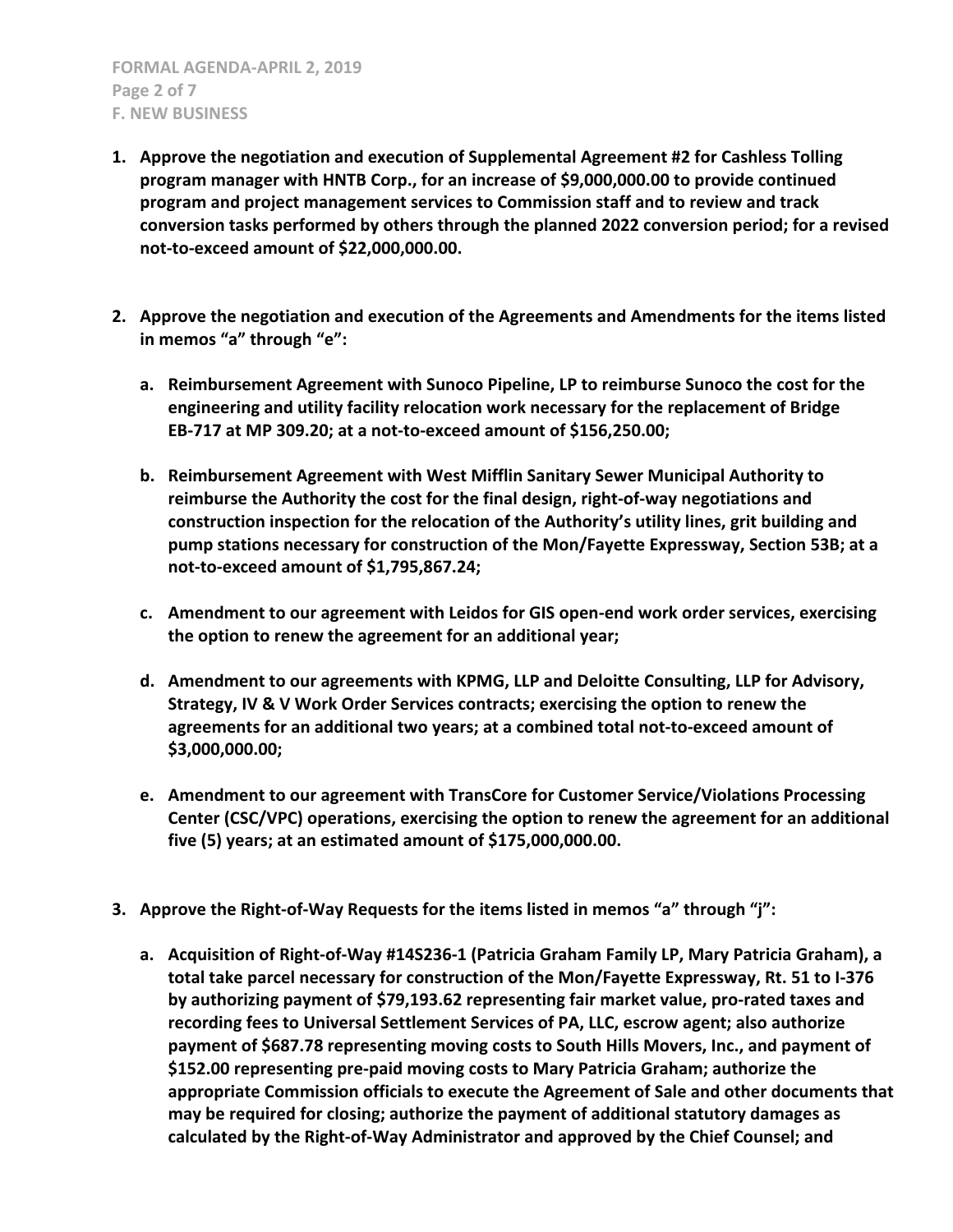**payment of fair market value to the property owner is contingent upon the delivery of a deed as prepared by the Legal Department;**

- **b. Acquisition of Right-of-Way #14S058-2 (Donel Housing Services, Inc., John R. & Kristi L. Emery Phillips), a total take parcel necessary for construction of the Mon/Fayette Expressway, Rt. 51 to I-376 by authorizing payment of \$14,792.00 representing rent supplement to John R. & Kristi L. Phillips; also authorize payment of \$11,500.00 representing one year's rent and security deposit on replacement dwelling to Stephen Niedzwiecki, II; authorize the appropriate Commission officials to execute all required documents; and authorize payment of additional statutory damages as calculated by the Right-of-Way Administrator and approved by the Chief Counsel;**
- **c. Acquisition of Right-of-Way #14S334 (John R. & Beverly A. Seba), a total take parcel necessary for construction of the Mon/Fayette Expressway, Rt. 51 to I-376, by authorizing payment of \$112,487.73 representing fair market value, pro-rated taxes and recording fees to Closure Settlement, LLC, escrow agent; also authorize payment of \$42,931.75 representing housing supplement and closing costs to John R. & Beverly A. Seba; authorize the appropriate Commission officials to execute the Agreement of Sale and other documents that may be required for closing; authorize the payment of additional statutory damages as calculated by the Right-of-Way Administrator and approved by the Chief Counsel; and payment of fair market value to the property owners is contingent upon the delivery of a deed as prepared by the Legal Department;**
- **d. Acquisition of Right-of-Way #14S611 (Jean K. Tankersley), a total take parcel necessary for construction of the Mon/Fayette Expressway, Rt. 51 to I-376, by authorizing payment of \$80,877.46 representing fair market value, pro-rated taxes and recording fees to Closure Settlement, LLC, escrow agent; also authorize payment of \$25,060.00 representing housing supplement and closing costs to Jean K. Tankersley; authorize the appropriate Commission officials to execute the Agreement of Sale and other documents that may be required for closing; authorize the payment of additional statutory damages as calculated by the Right-of-Way Administrator and approved by the Chief Counsel; and payment of fair market value to the property owner is contingent upon the delivery of a deed as prepared by the Legal Department;**
- **e. Acquisition of Right-of-Way #14S610 (Jeffrey J. & Mary K. Cardamone), a total take parcel necessary for construction of the Mon/Fayette Expressway, Rt. 51 to I-376, by authorizing payment of \$121,093.57 representing fair market value, pro-rated taxes and recording fees to Arrow Land Solutions, LLC, escrow agent; also authorize payment of \$26,364.38 representing housing supplement and closing costs to The Law Offices of Edward L. Kochuba, Jr., escrow agent; authorize the appropriate Commission officials to execute the Agreement of Sale and other documents that may be required for closing; authorize the payment of additional statutory damages as calculated by the Right-of-Way Administrator and approved by the Chief Counsel; and payment of fair market value to the property owners is contingent upon their delivery of a deed as prepared by the Legal Department;**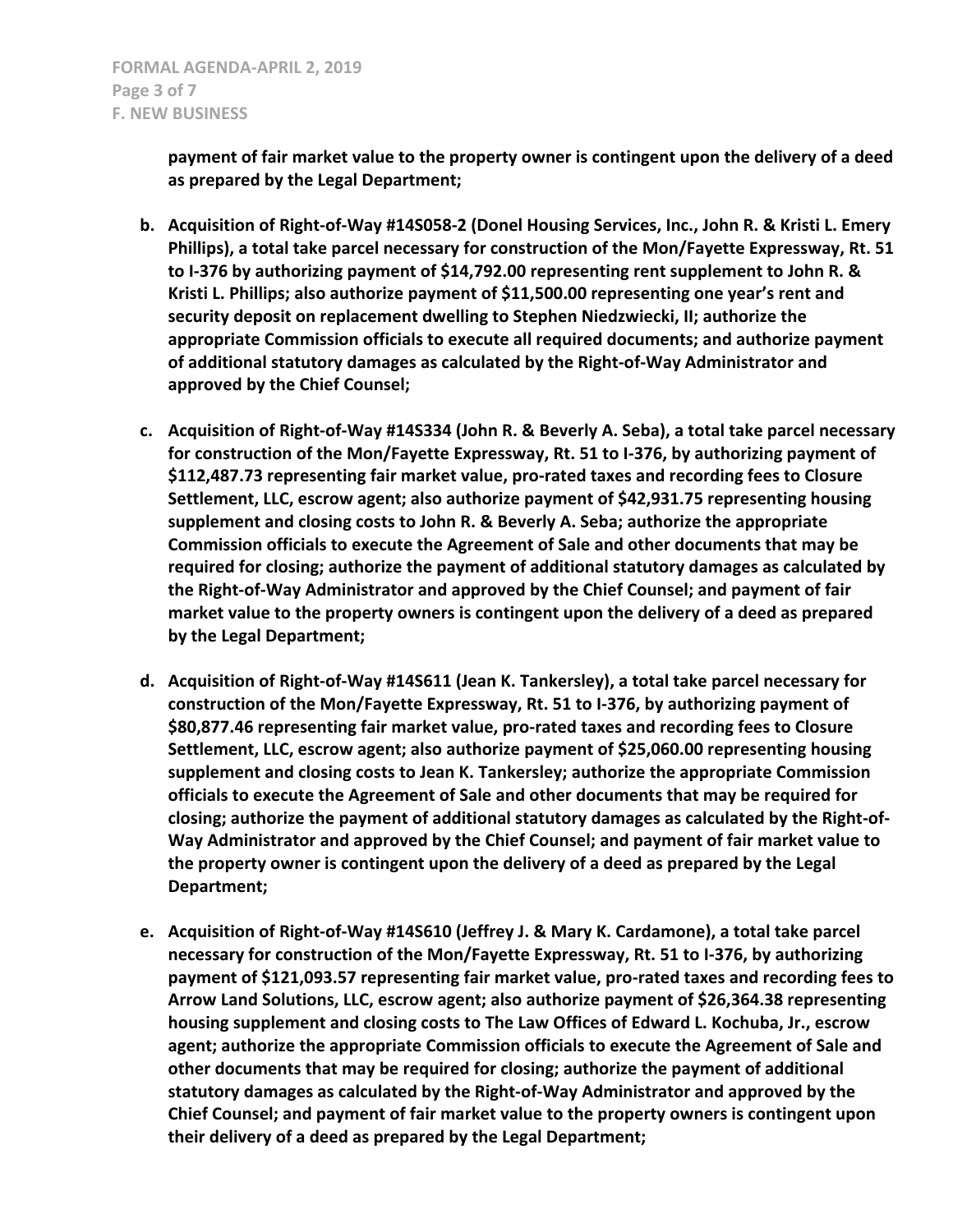- **f. Acquisition of Right-of-Way #14S380 (Joyce Eagan), a total take parcel necessary for construction of the Mon/Fayette Expressway, Rt. 51 to I-376, by authorizing payment of \$172,115.79 representing fair market value, pro-rated taxes, recording fees, replacement housing supplement and closing costs to Closure Settlement, LLC, escrow agent; also authorize payment of \$350.00 representing Section 710 damages to Joyce Eagan; authorize the appropriate Commission officials to execute the Agreement of Sale and other documents that may be required for closing; authorize the payment of additional statutory damages as calculated by the Right-of-Way Administrator and approved by the Chief Counsel; and payment of fair market value to the property owner is contingent upon the delivery of a deed as prepared by the Legal Department;**
- **g. Settlement of Right-of-Way #14079-V (Akhrass Family L.P.), a partial take parcel necessary for the total reconstruction project from MP 49.00 to MP 53.00 by authorizing payment of \$101,336.50 representing fair market value and pro-rated taxes to Akhrass Family L.P.; authorize the appropriate Commission officials to execute the Agreement of Sale and other documents that might be required for closing; authorize the payment of additional statutory damages as calculated by the Right-of-Way Administrator and approved by the Chief Counsel; and payment of fair market value to the property owner is contingent upon the delivery of a deed as prepared by the Legal Department;**
- **h. Acquisition of Right-of-Way #14091-RA (The County of Allegheny), a partial take parcel necessary for the total reconstruction project from MP 53.00 to MP 57.00 by authorizing payment of \$640.00 representing fair market value to The County of Allegheny; authorize the appropriate Commission officials to execute the Temporary Construction Easement Agreement and other documents that may be required for closing; authorize the payment of additional statutory damages as calculated by the Right-of-Way Administrator and approved by the Chief Counsel; and payment of fair market value to the property owner is contingent upon the delivery of a Temporary Construction Easement Agreement prepared by the Legal Department;**
- **i. Acquisition of Right-of-Way #14S384 (Frank Ramirez), a total take parcel necessary for construction of the Mon/Fayette Expressway, Rt. 51 to I-376, by authorizing payment of \$140,879.23 representing fair market value, pro-rated taxes and recording fees to Closure Settlement, LLC, escrow agent; authorize the appropriate Commission officials to execute the Agreement of Sale and other documents that may be required for closing; authorize the payment of additional statutory damages as calculated by the Right-of-Way Administrator and approved by the Chief Counsel; and payment of fair market value to the property owner is contingent upon his delivery of a deed as prepared by the Legal Department;**
- **j. Acquisition of Right-of-Way #14S229 (Patricia Pilisausky), a total take parcel necessary for construction of the Mon/Fayette Expressway, Rt. 51 to I-376, by authorizing payment of \$70,133.41 representing fair market value, pro-rated taxes and recording fees to Universal Settlement Services of PA, LLC, escrow agent; also authorize payment of \$13,839.60 representing housing supplement and closing costs to Patricia Pilisausky; authorize the appropriate Commission officials to execute the Agreement of Sale and other documents that**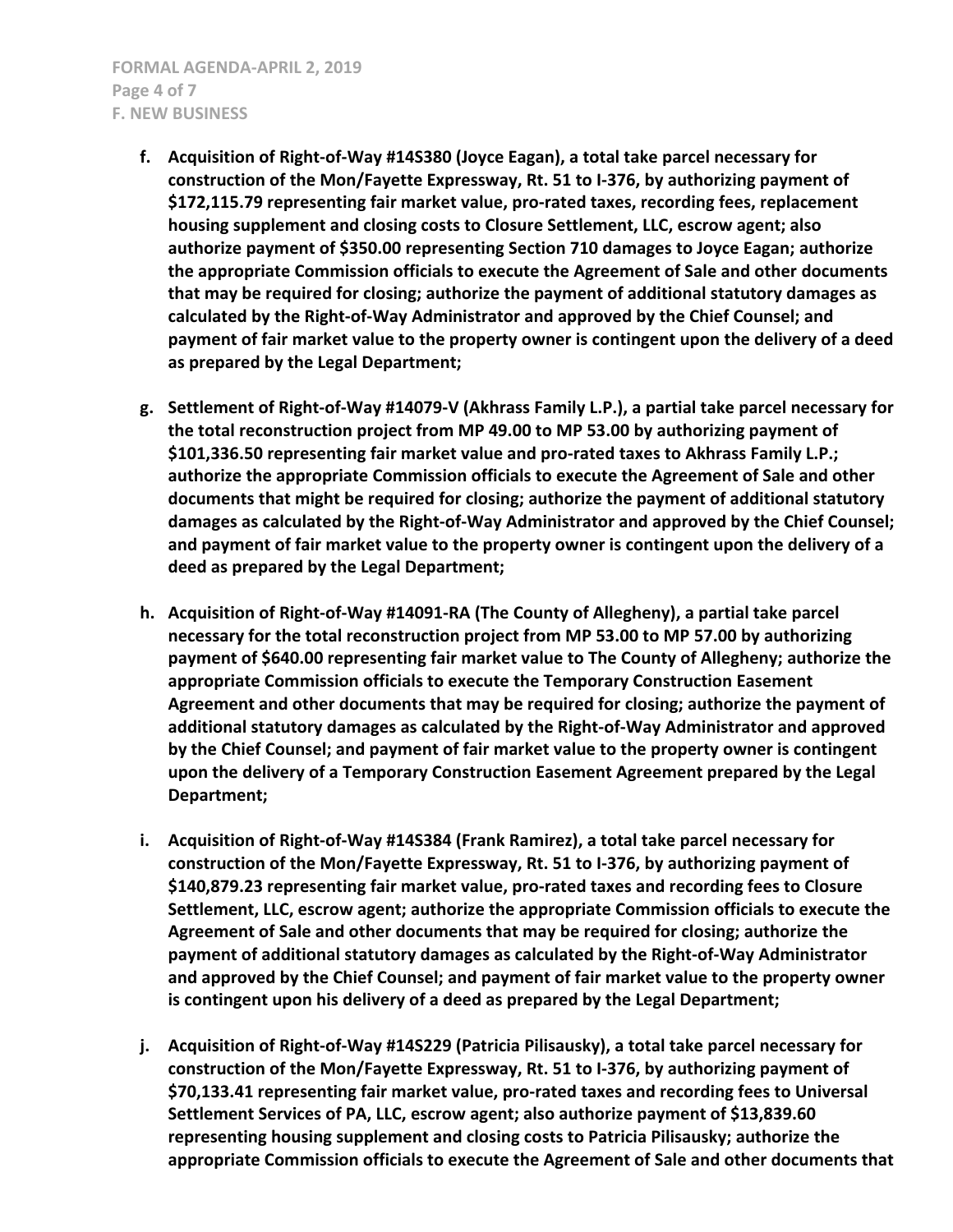**may be required for closing; authorize payment of additional statutory damages as calculated by the Right-of-Way Administrator and approved by the Chief Counsel; and payment of fair market to the property owner is contingent upon the delivery of a deed as prepared by the Legal Department.**

- **4. Approve advertising for the items listed in memos "a" through "c":**
	- **a. General Consulting Engineer to perform the functions stipulated in the Amended and Restated Trust Indenture;**
	- **b. Design and installation of a truck parking management system located at a minimum of ten (10) service plazas;**
	- **c. Engineering or construction management firm to perform open-end construction management and construction inspection services for FEMO projects.**
- **5. Approve the Change Orders, Award of Bids and Issue Purchase Orders for the items listed in memos "a" through "g":**
	- **a. Change Order for Qlik GeoAnalytics software licenses and support (September 2018 – September 2019) with Carahsoft Technology Corp., to add 50 additional licenses; at a cost of \$61,875.00;**
	- **b. Tree clearing & pruning from MP 226.30 to MP 242.00, to the lowest responsive and responsible bidder, Sidelines Tree Service, LLC; at a total award of \$2,079,652.50;**
	- **c. Uniform management program (toll collectors, maintenance rain gear), to the lowest responsive and responsible bidder, Unitec Distribution Systems, Inc.; at a total award of \$400,000.00;**
	- **d. Change Orders to consolidate Asset Management System agreements for sign, pavement, stormwater & tunnel management implementation and hosting (no additional cost) with Agile Assets, Inc., and to incorporate Enterprise license subscription through May 2023; for an additional cost of \$1,094,732.44;**
	- **e. Change Order for sludge and residual waste water removal with ACV Environ APV/Allstate Power Vac, Inc., to cover requirements through the end of the contract (June 30, 2019): District 1 \$100,000.00 District 2 no additional funds**
		- **District 3 \$ 50,000.00**
		- **District 4 no additional funds**
		- **District 5 no additional funds**

**TOTAL REQUEST: \$150,000.00**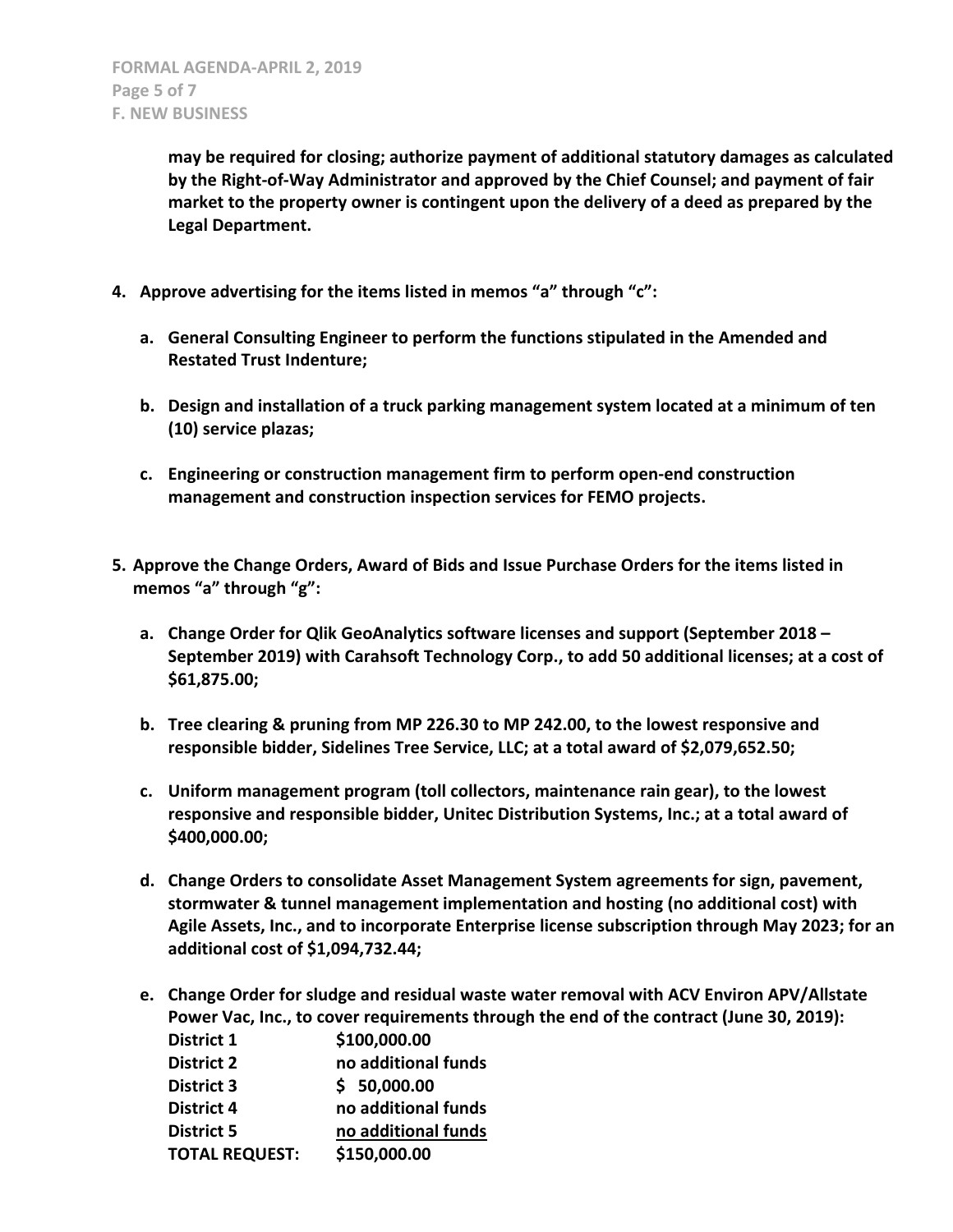- **f. Penn State sponsorship agreement, with Penn State Sports Properties, LLC; at a cost of \$215,079.00 plus a contingency of \$62,740.00; for a total approved amount of \$277,819.00;**
- **g. Change Order for Automatic External Defibrillator (AED) training and service with Cardiac Science Corp., exercising the option to renew the agreement for an additional two-years (February 2019 – February 2021); at a cost of \$60,203.40.**
- **6. Approve the Change Orders and Final Payments for the items listed in memos "a" through "c":**
	- **a. Change Order #4 and Final Payment for Contract #S-006.00X002-3-22 for construction of Cashless Tolling on the Southern Beltway, between MP S0.62 and MP S5.70 with Golden Triangle Construction Co., Inc., for an increase of \$211,312.14 to balance items to actual work completed, changes for concrete barrier, drainage, base course, cold weather curing, MPT, condensing unit, UPS replay card, AC relocation, lighting and gantry bolt replacement, for a final contract value of \$5,239,765.92 and final amount due to the contractor of \$529,138.89;**
	- **b. Change Order #5 for Contract #A-070.26F003-3-02 for Lehigh Tunnel lighting replacement between MP A70.26 and MP A71.57 with Mosites Construction Company, for an increase of \$468,817.77 for tunnel luminaire bracket modifications, lighting tilt angle adjustments, additional conduit and supports in Tunnel 1, relocation of blue light in Tunnel 2, a 15-day time extension due to added work items to the project; for a revised not-to-exceed amount of \$15,998,861.74;**
	- **c. Change Order #2 for Contract #T-210.00R001-3-02 for bituminous resurfacing between MP 210.92 and MP 215.14 with New Enterprise Stone & Lime Co., Inc., for a decrease of \$13,207.30 to balance items to actual work completed, a 190-day time extension to complete line painting that is weather sensitive (warm & dry conditions needed); for a revised not-toexceed amount of \$4,935,038.77.**
- **7. Approve the award of services and authorize the negotiation and execution of an agreement with the selected firm(s) for the items listed in memos "a" and "b":**
	- **a. T00109, open-end construction inspection services, west:**
		- **Pennoni Associates-AWARDED**
		- **•** Stahl Sheaffer Engineering, LLC
		- **The EADS Group, Inc.**
	- **b. RFP 8405, transportation assets marketing and sponsorship consultant services:**
		- **Travelers Marketing, LLC-AWARDED**